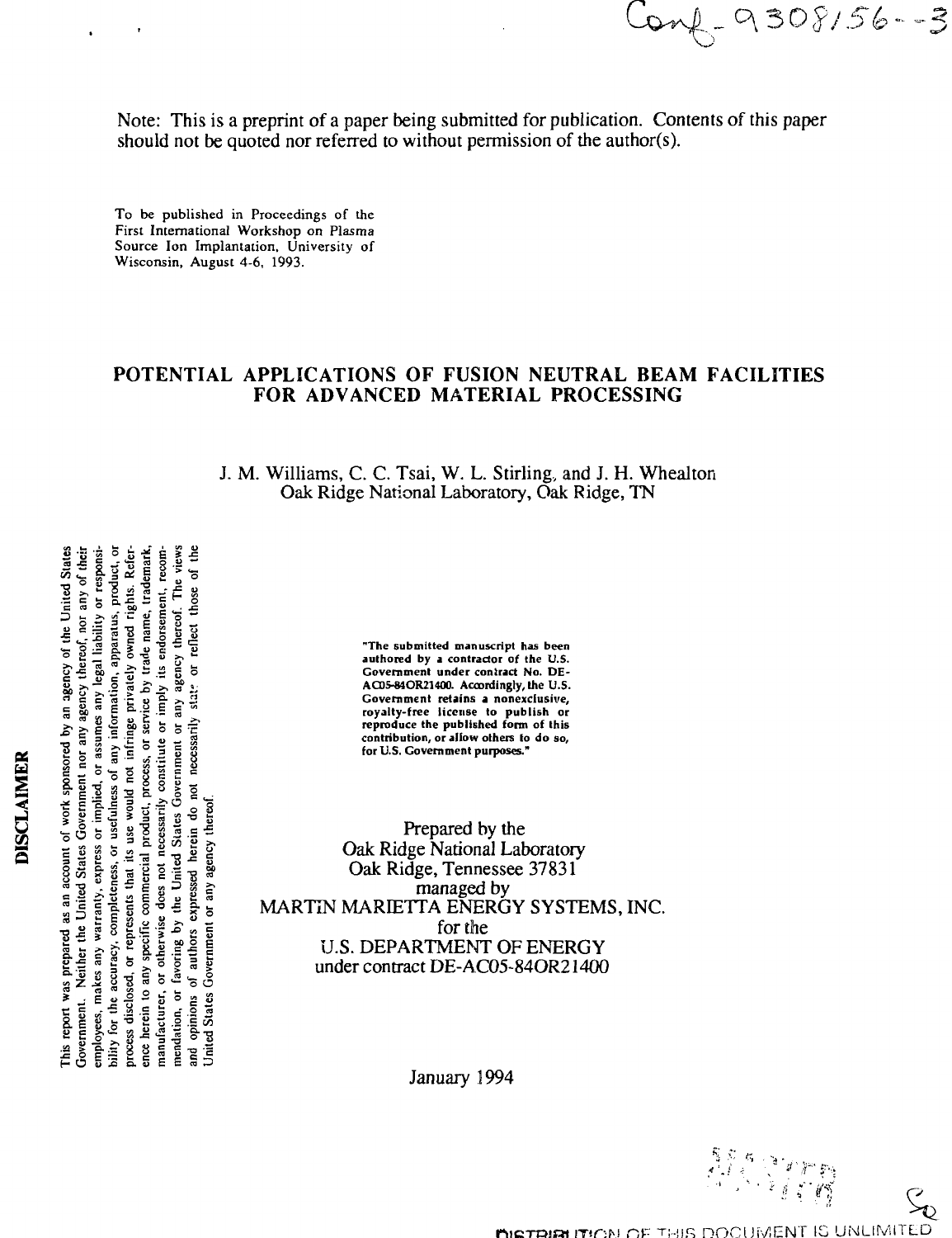### **POTENTIAL APPLICATIONS OF FUSION NEUTRAL BEAM FACILITIES FOR ADVANCED MATERIAL PROCESSING\***

J. M. Williams, C. C. Tsai, W. L. Stirling and J. H. Whealton Oak Ridge National Laboratory Oak Ridge, Tennessee 37831

### ABSTRACT

Surface processing techniques involving high energy ion implantation have achieved commercial success for semiconductors and biomaterials. However, wider use has been limited in good part by economic factors, some of which are related to the line-of-sight nature of the beam implantation process. Plasma source ion implantation (or plasma immersion ion implantation) is intended to remove some of the limitations imposed by directionality of beam systems and also to help provide economies of scale. The present paper will outline relevant technologies and areas of expertise that exist at Oak Ridge National Laboratory in relation to possible future needs in materials processing. Experience in generation of plasmas, control of ionization states, pulsed extraction, and sheath physics exists. Contributions to future technology can be made either for the immersion mode or for the extracted beam mode. Existing facilities include the High Power Test Facility, which could conservatively operate at 1 A of continuous current at 100 kV delivered to areas of about 1  $m<sup>2</sup>$ . Higher instantaneous voltages and currents are available with a reduced duty cycle. Another facility, the High Heat Flux Facility can supply a maximum of 60 kV and currents of up to 60 A for 2 s on a 10% duty cycle. Plasmas may be generated by use of microwaves, radio-frequency induction or other methods and plasma properties may be tailored to suit specific needs. In addition to ion implantation of large steel components, foreseeable applications include ion implantation of polymers, ion implantation of Ti alloys, Al alloys, or other reactive surfaces.

<sup>\*</sup>Research managed by the Office of Fusion Energy, U.S. Department of Energy, under contract DE-AC05-84OR21400 with Martin Marietta Energy Systems, Inc.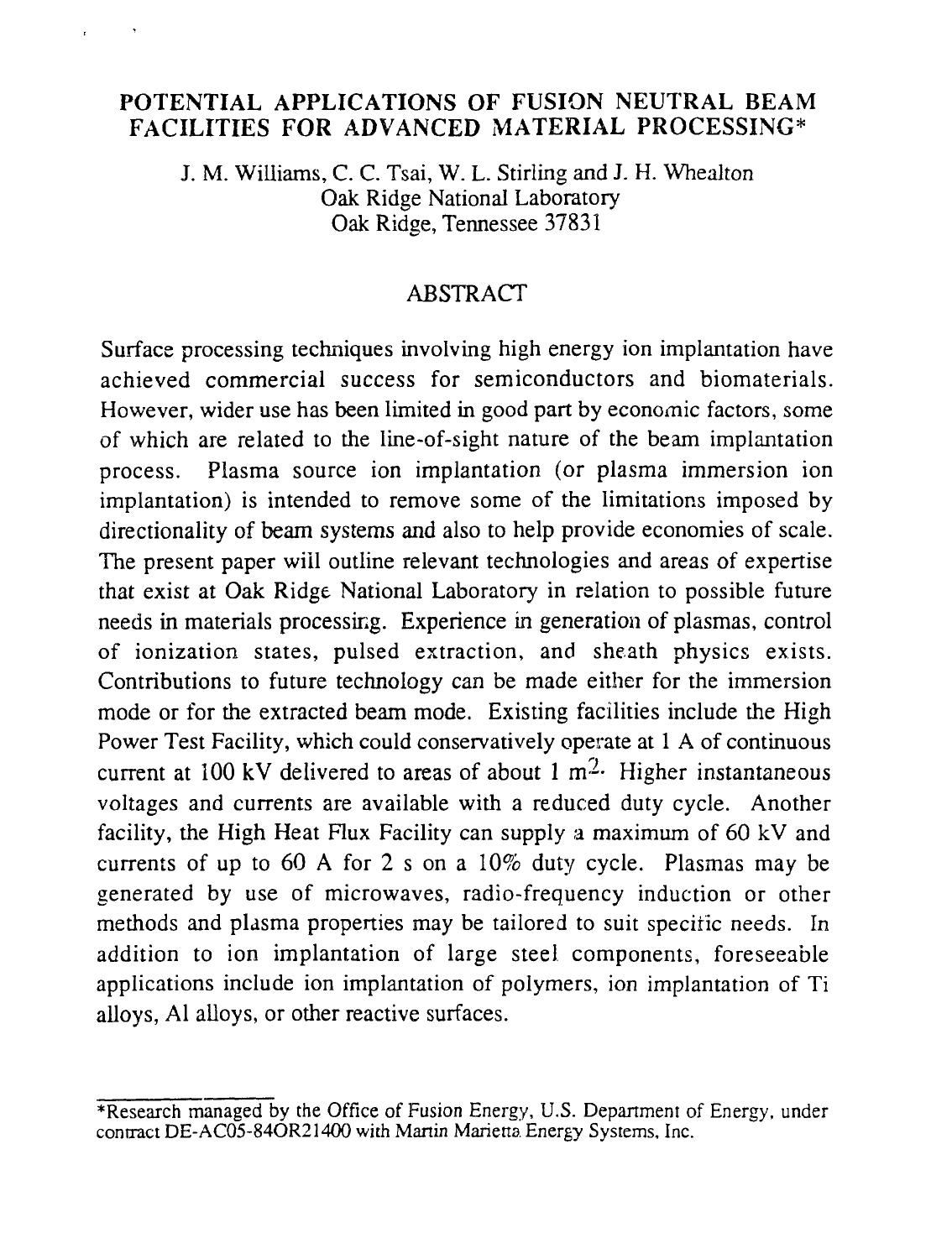## I. INTRODUCTION

In principle, materials processing techniques involving high energy ion implantation and related high energy processes such as ion-beam assisted deposition (IBAD) have many attractive features. These features include, but are not limited to, the following:

- chemical flexibility—concentrations of dopants and combinations of dopants and targets that are not accessible via ordinary chemistry can be used.
- chemical controllability via ion dosimetry
- integrity and adhesion of treated layers
- possibility of low temperature processing
- cleanliness and preservation of surface finish and tolerance
- minimization of process feed material, and environmental acceptability.

Because of these possible advantages a large body of research on ion processing of materials has been performed in the last several years. Despite this effort, the use of ion implantation as a commercial process remains limited almost entirely to semiconductors, biomaterials, and a few other products of high specific materials value. It is generally accepted that wider use of ion implantation has been limited more by costs than by any other factor [1].

The Plasma Source Ion Implantation (PSII) technology [2] has arisen in response to the need for more cost effective ion implantation processes. The PSII technology is an outgrowth of fusion energy technology, for which large neutral energetic atomic beams are needed for heating of magnetically confined plasmas. The essential feature of the PSII technique, in comparison with the ion beam technique, is that the product (target) is immersed within the plasma, or ion source. The product is a field terminal, in that ions are extracted directly from the plasma to the product. For the present article, the acronym PSII will be used to refer to the immersion technique in contrast to the beam technique.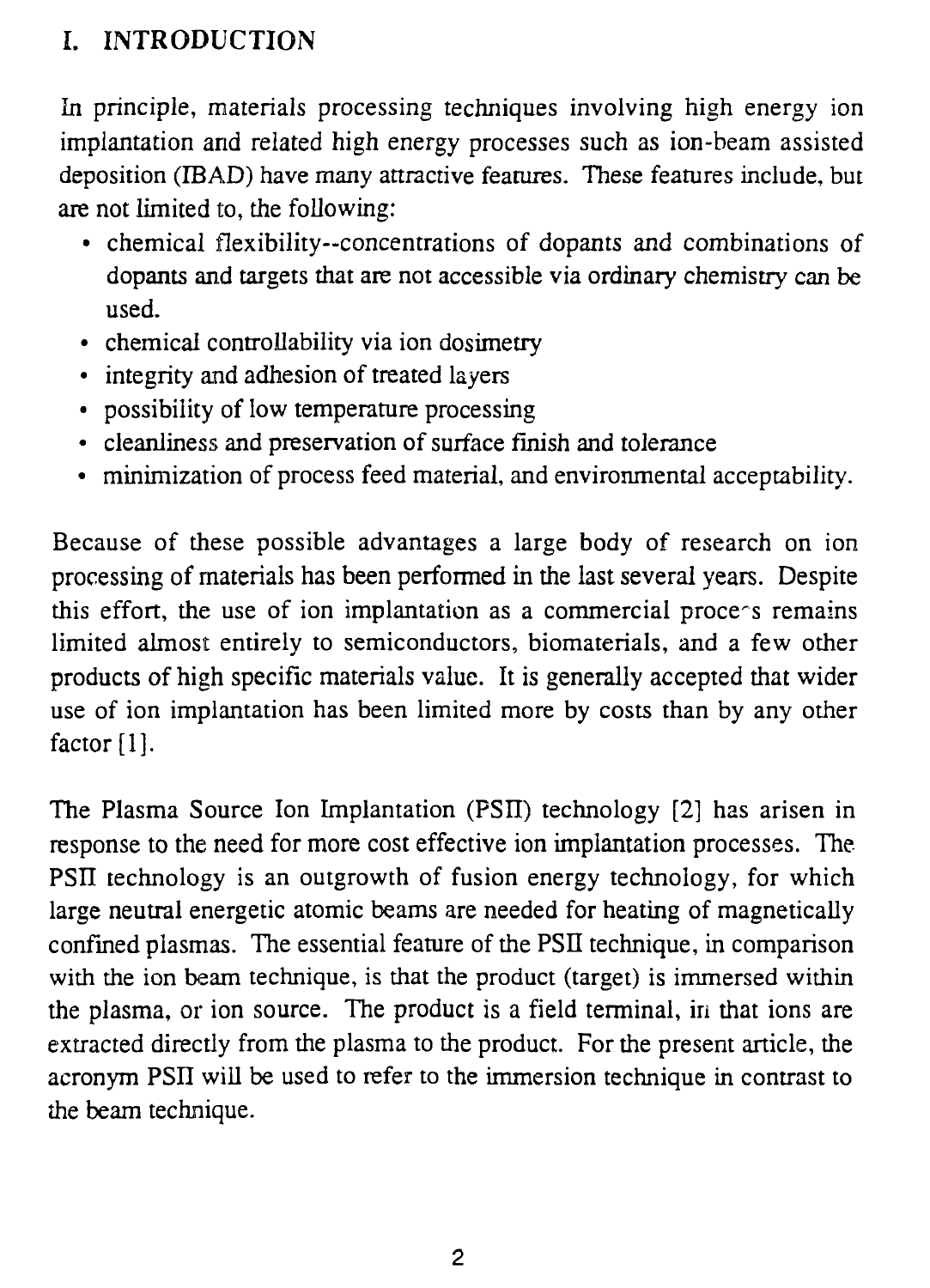The plasma immersion technique is receiving considerable private and public investment, and is the main topic of the present conference. An alternative use of fusion energy ion production technology is to use the multipole (or "bucket") source in the extracted beam or line-of-sight (LOS) mode. Conceptually this is the same as any other beam technique, except that economies of scale could result from the pure size of the ion sources, possible modularization, and the fact that the ions are not magnetically analyzed. At present this latter approach is receiving less attention than the immersion approach. The leader in application of the beam approach has been Dearnaley, who has constructed a large implanter using a bucket source at Harwell, UK [3]. A somewhat similar approach has made use of ion propulsion technology for materials processing [4],

Because of its experience in development of plasma generators, ion sources, and neutral beam injectors [5,6], the Fusion Energy Division of Oak Ridge National Laboratory (ORNL) can contribute to either approach. The present paper will identify existing facilities, contributions, and capabilities. Possible advantages and disadvantages of the immersion concept and the beam concept will be identified. Our conclusion will be that both techniques will probably be needed for ion processing at industrial scale, depending on such factors as material, implantation parameters and interfacing with other manufacturing processes.

## **II. BEAM TECHNOLOGY**

The existing ORNL broad beam technology is a result of the experience mentioned above. The duoPIGatron positive ion source was developed for producing cw hydrogen ion beams of 600 keV and 0.3 A by Kelly [7] and Morgan [8] in the 1960s. Generated by PIG (or reflex) discharges in the duoPIGatron ion source, the positive hydrogen ions are extracted and accelerated through an ion accelerator with accel-decel electrodes. Further development of duoPIGatron ion sources for producing multimegawatt neutral beams for heating plasmas was carried out in the 1970s and 1980s by Stirling [9], Davis [10], Tsai [11], Haselton [12], and Whealton [13].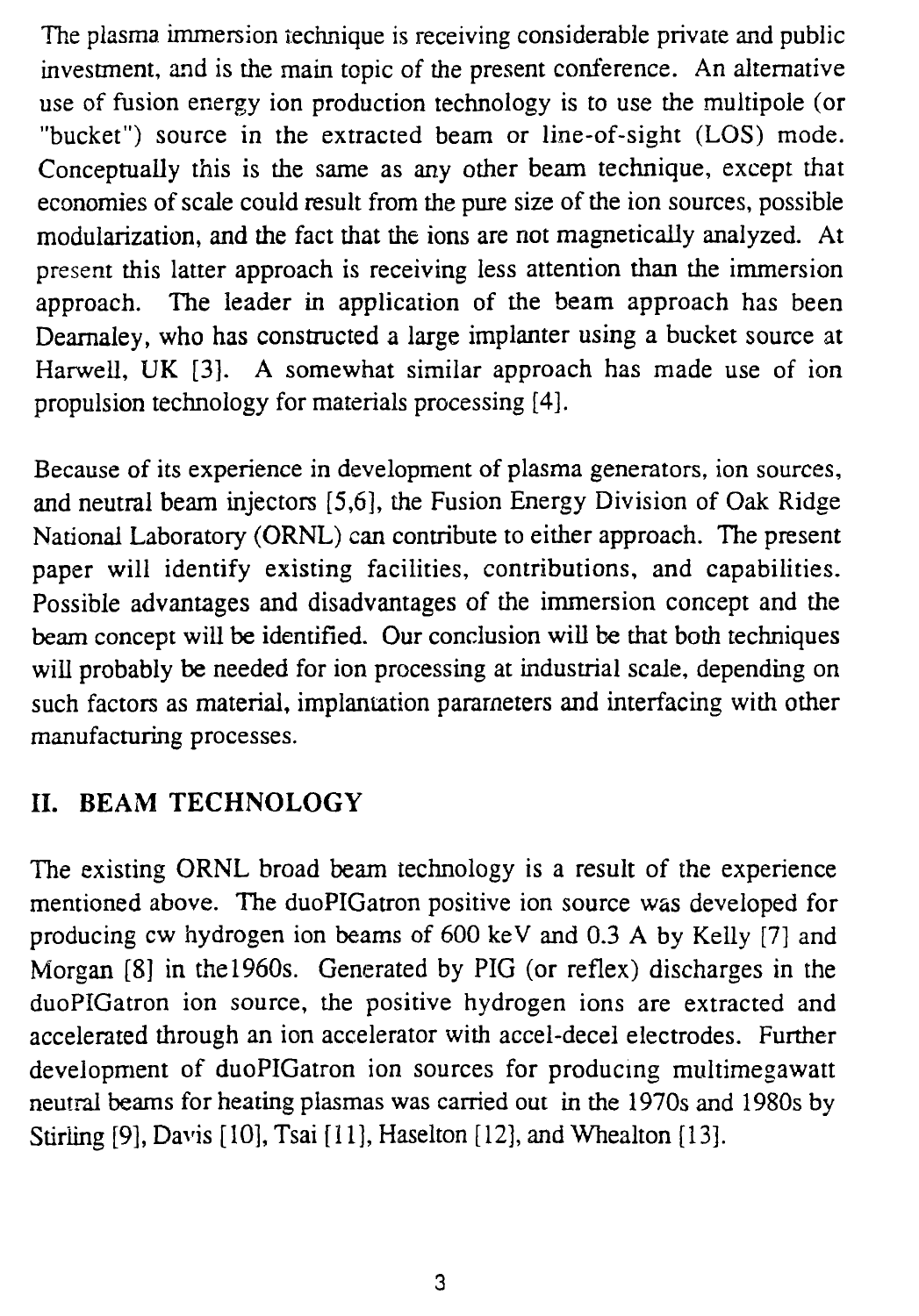Figure 1 shows a sketch of the ion source and associated power supplies. The source plasma is composed of a cathode plasma and an anode plasma. Similar to a duoplasmatron ion source, the cathode plasma between the hot cathode and intermediate electrode supplies the ionizing electrons necessary to produce the anode plasma. The electrons that are accelerated through the double sheath between the two plasmas are constrained by the axial magnetic fields and oscillate between anode 1 and the plasma grid (or target cathode) thereby creating an intense PIG discharge and producing a dense anode plasma [11]. Axial magnets on the chamber walls of anode 2 form a multipole magnetic line cusp field to improve plasma confinement, stability, and uniformity [9]. In such sources high density  $(-10^{12}$  cm<sup>-3</sup>) hydrogen plasmas are uniformly distributed over the several hundred square centimeters of extraction surface; 30 cm diameter for round geometries and 13 cm x 43 cm for rectangular geometries (Fig. 2). Hydrogen plasmas with current densities of 0.5 A/cm<sup>2</sup> are capable of supplying an ion current up to 100 A to accelerators in which multiaperture grids have been designed and optimized theoretically and experimentally [13]. High energy cw hydrogen ion beams of 600 keV/0.3 A and pulsed (100 ms) ion beams of 110 kV/10 A were reliably formed [7,11]. These plasma sources are readily adaptable to both line of sight and plasma ion implantation applications. The output current for heavier gases scales as the square root of the mass ratio.

Recently, hot cathode plasma sources in the duoPIGatrons have been modified with both a microwave plasma generator [14] and a radio frequency induction plasma generator [15]. The microwave plasma source was developed for plasma processing of microelectronics. Such a microwave multicusp plasma source (Fig. 3) consists of a microwave launcher in a solenoid, and a plasma chamber with multicusp magnetic fields. The solenoid provides an axial magnetic field of 875 gauss in the exit region of the microwave launcher and creates an electron cyclotron resonance (ECR) zone for the 2.45 GHz microwave energy. The electrons gain their kinetic energy in the ECR zone and drift along the divergent magnetic fields into the plasma chamber. The multicusp fields and solenoid fields confine these electrons and ions which are created. This microwave source can create large area, uniform plasmas of any gas or vapor. It has been operated to produce plasmas of argon, helium, hydrogen, oxygen, and argon/oxygen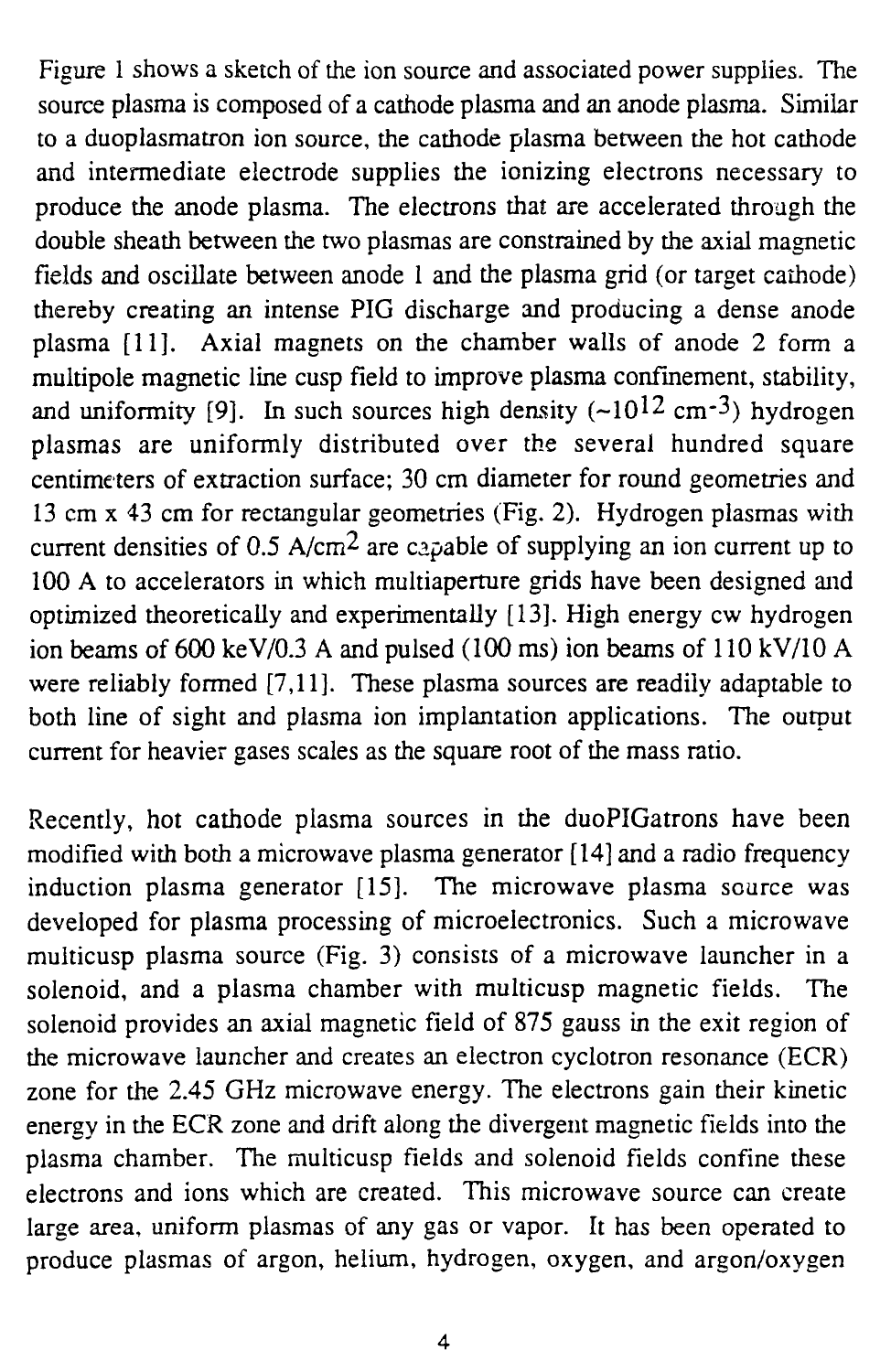mixtures. It is an ideal candidate for creating plasmas for high energy ion implantation equipment, either for PSII or for conventional ion implantation.

The radio frequency induction plasma generator [15] is similar to the ECR source except for the drive frequency and the wave launching mechanism. It too is capable of generating piasmas from reactive gases as well as conventional.

## **III. BEAM FACILITIES**

To develop and qualify neutral beam injectors [12] for heating plasmas in magnetic fusion devices, several large, high-power neutral beam test facilities [16] were constructed at ORNL in the 1970s: the High Power Test Facility (HPTF), the High Heat Flux Facility (HHFF) and the Medium-Energy Test Facility (METF). All three were used to develop ion sources that produce hydrogen ion beams of 10 to 100 A, 30 to 120 keV, or 0.05 to 30 s; and to qualify neutral beam injectors that inject neutral beams with power ranging from -100 kW to multimegawatt levels. Each of these beam facilities can be used for developing large-area ion implantation systems. In the following, we will describe the capability and potential application of two beam facilities, the HHFF and HPTF.

## A. HHFF

The HHFF (Fig. 4) is a medium-energy (<60 keV) and large-area (<1000  $\text{cm}^2$ ) beam facility. It was set up to produce ion beams of hydrogen or other gas compatible with the hot cathode of the ion source. It used a 10-cm duoPIGatron ion source, which was developed to form 40-keV, 10-A, 50-ms hydrogen ion beams that were converted into neutral beams for heating plasmas in ORMAK (an Oak Ridge Tokamak). For developing and qualifying high heat flux (1 to 5 kW/cm<sup>2</sup>) components, the facility was operated to produce 3-s ion beams with energy up to 26 keV, current up to 7 A, and peak power density up to 7 kW/cm<sup>2</sup>. For ion implantation applications, the facility may be operated to produce ion beams of any gas over a target area up to 1000 cm<sup>2</sup>. In fact, the beam energy can be increased up to 60 keV (limited by the high voltage power supply), and 60 A and 2 s at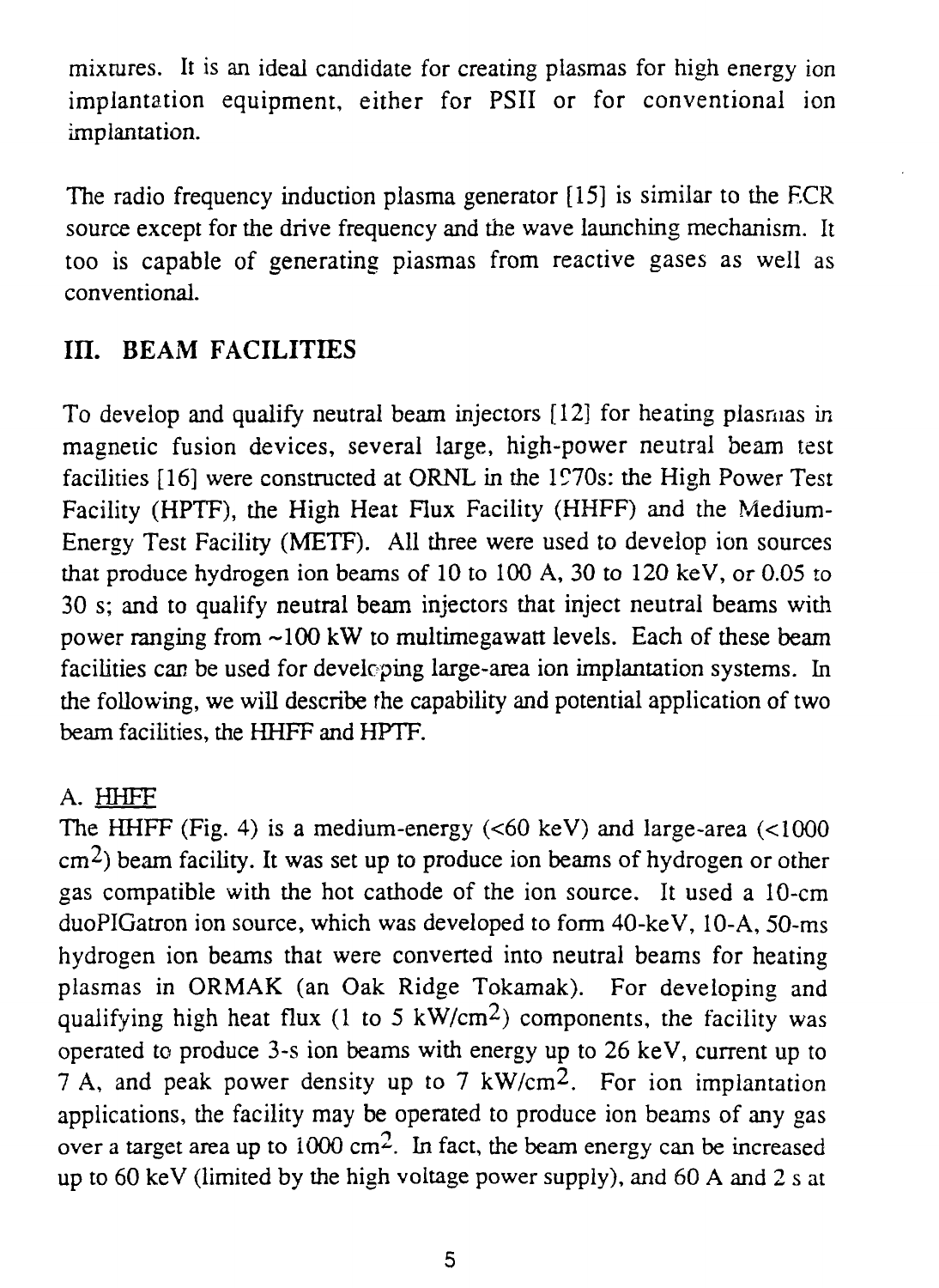10% duty. The electronics control in this facility offers the flexibility of changing the beam pulse length from  $\leq 1$  ms to 2 s and the duty factor from  $\leq 0.001\%$  to 10%. The vacuum system can be evacuated to a base pressure below  $10^{-6}$  torr and maintained at pressures below  $10^{-4}$  torr during ion beam processing by six 25-cm-diam diffusion pumps with a pumping speed of 12,000 L/s for hydrogen. The vacuum chamber consists of two cylindrical tanks of 60 cm in diameter and 120 cm long. Many vacuum ports with diameters from 20 to 60 cm provide access for large-area targets or samples and experimental instrumentation. In addition, the well-developed duoPIGatron ion sources can reliably produce ion beams with little need of maintenance. Moreover, the high duty factor  $(10 \%)$ , fast pump down time  $(-1 h)$ , flexibility for changing the experimental setup, and low operating cost make this facility very attractive for concept evaluation and technology development.

### B. HPTF

The HPTF (Fig. 5, 6) is a high-energy ( $\sim$ 150 kV) and large-area ( $\sim$ 1 m<sup>2</sup>) facility. The facility was constructed to develop high-power ion sources for forming hydrogen ion beams with energy up to  $150 \text{ kV}$  (or  $75 \text{ kV}$ ), current up to 50 A (or 100 A), pulse length up to 20 s, and duty factor of 10% [15]. It was operated to develop ion sources for forming ion beams of: 100 A, 50 kV, and 0.5 s; 10 A, 90 kV, and 10 s; or 7 A, 110 kV, and 0.04 s. The generic study on tetrode (four grids) ion accelerators reveals that the transverse power density distribution of ion beams at fixed ion energy can be controlled by changing beam optics, which is a sensitive function of the ratio of electric field in the second gap to that in the first gap of the accelerator. This was done by using a gradient grid modulator in the high voltage supply to vary the applied potential to the second (or gradient) grid of the accelerator. The modulator of the high voltage supply can be operated to form  $\leq 100 \text{ }\mu\text{s}$  ion beams at a duty factor variable from  $\leq 0.0001\%$  to  $10\%$ .

The HPTF has three one-cubic-meter vacuum tanks and many large ports either one meter square or one meter in diameter. The vacuum tanks are evacuated by roots blowers mechanical pumps, turbomolecular pumps, and two cryopumps, which have a pumping speed approaching one million liters per second for H<sub>2</sub>, and a base pressure of  $-10^{-7}$  torr. Under ion or neutral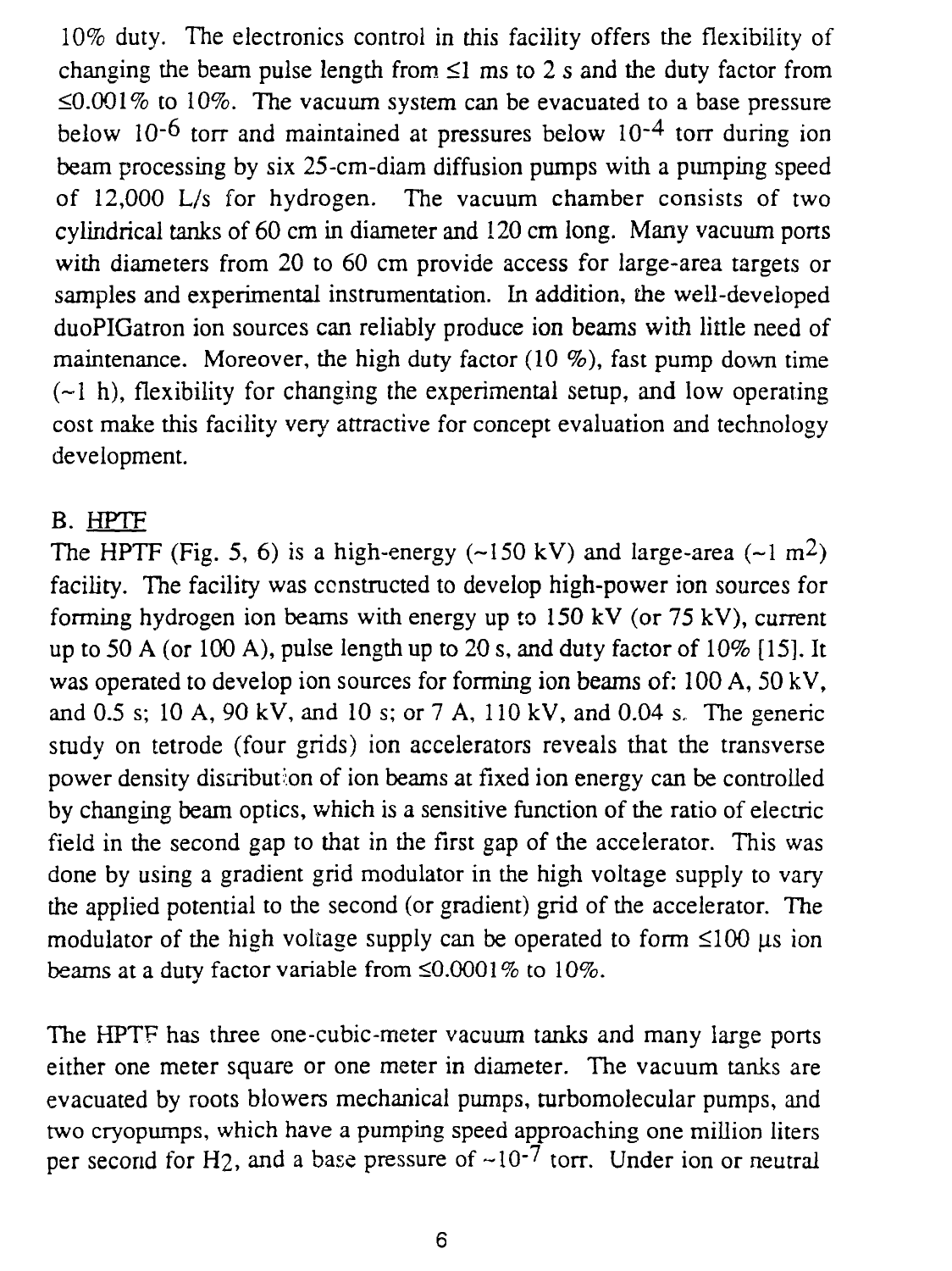beam development and qualification, the operating pressure is in the middle of the  $10^{-6}$  torr range.

These large vacuum tanks can be used to house large-area targets or samples to be implanted by high energy ion beams. The facility can be operated to form cw nitrogen ion beams up to  $\sim 10$  A and  $\sim 150$  kV and spread beam ions over large target areas up to 1 m<sup>2</sup>. For example, 1-A beams at 100 kV could irradiate over 0.1 to 1 m<sup>2</sup> targets at 1000 to 100  $\mu$ A/cm<sup>2</sup> and implant a dose of  $10^{19}$  to  $10^{18}$  ions/cm<sup>2</sup> in 30 min. in a cw mode at 100 to 10 W/cm<sup>2</sup> or longer in a pulsed mode. Without modification, existing and reliable ion sources can produce ion beams of various gases compatible with hot cathodes. With a simple modification of replacing the hot cathode plasma generator with an existing microwave plasma generator, these ion sources can be used to form ion beams of reactive gases such as oxygen. The microwave plasma source was developed for plasma processing and was operated to produce plasmas of argon, helium, hydrogen, oxygen, and argon/oxygen mixtures. Thus a flexible and reliable ion beam system can be designed, assembled, installed, and qualified. Usually, ion implantation work is conducted at a very low duty factor in which case volume pumping may be used without operating the cryopumps in the HPTF. Under such an operating mode, the facility has attractive features of fast pump down time, flexibility for changing the experimental setup, and low operating cost.

## IV. PLASMA **ION IMPLANTATION**

In the present manifestation the systems described above are beam systems. However, both the HHPF and the HPTF are readily adaptable to the PSII type of operation. To do so the target simply has to be mounted by use of an insulating mount capable of withstanding the accelerating voltage (Fig. 5). The assembly can then be immersed into the plasma source, which can then be either ECR [14] or RFI [15] driven. The sources can be designed and operated to produce plasmas of any gas or vapor. The operating pressure and applied power are used to control plasma density.

Probably the most difficult aspect of the PSII technique is voltage hold-off on the target, while maintaining the desired sheath around the surface.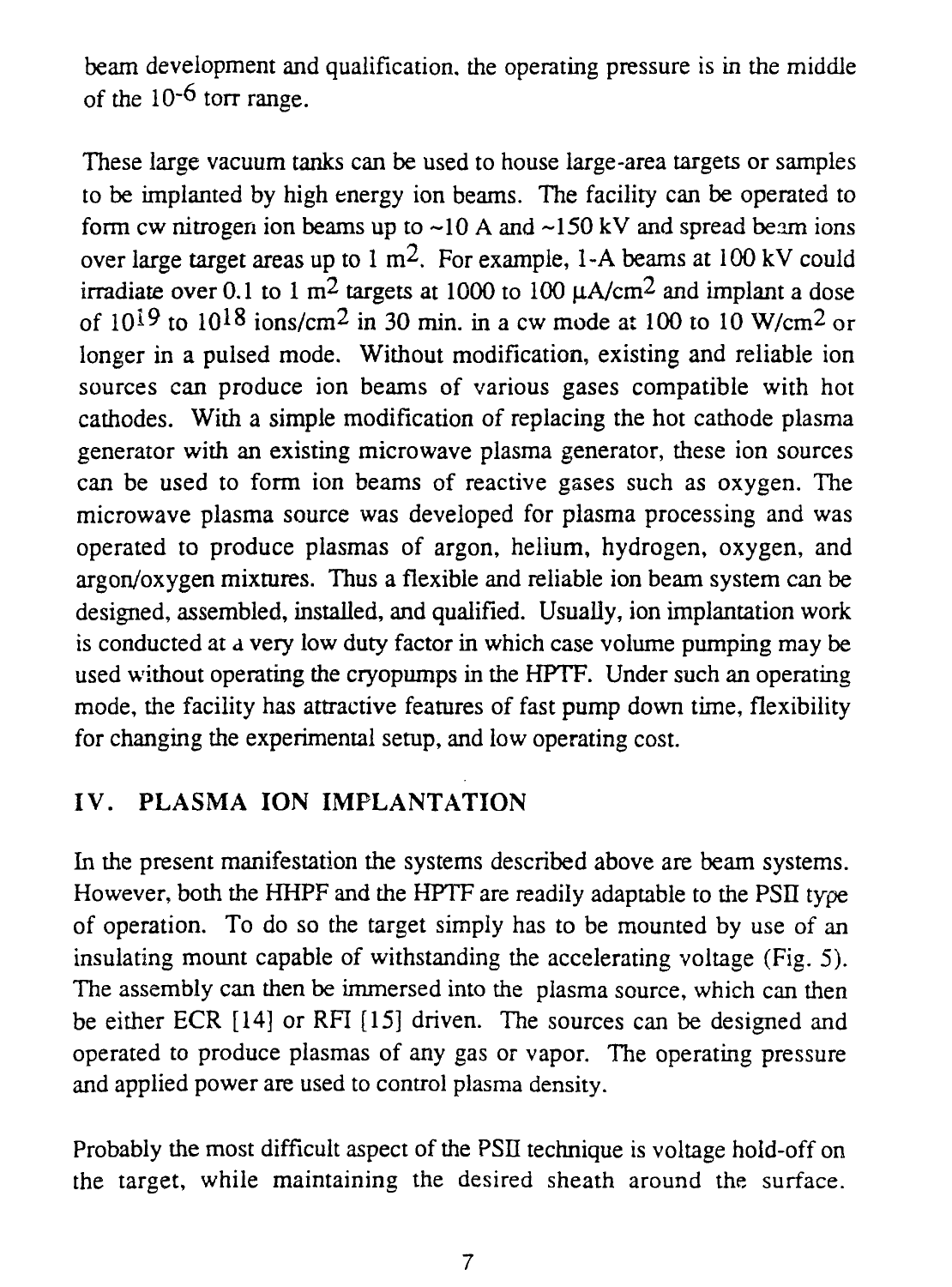Simulation of the sheath physics in a self-consistent treatment is the topic of another paper in the present conference [17].

## **V. APPLICATIONS**

Clearly the capabilities of the equipment described above seem primarily suited to processing of materials on a fairly large scale. Effective utilization of this technology depends on expansion of ion implantation markets above existing levels. There are a number of materials science developments and other factors, which together with reduced costs, could stimulate wider acceptance of ion implantation.

Because of the need to preserve the environment and meet regulatory requirements, there is a strong move toward "dry" or vacuum surface processing techniques [18]. Such techniques in general have minimal feed material and minimal liquid wastes. Ion implantation is, in one sense, a competitor of other dry coating s techniques, but would also be compatible in certain multipurpose manufacturing technologies. One need is to reduce use of hexavalent chromium (chrome plating). Because of the ability to add substantial matter, chrome plating is needed for many expensive industrial components as a rebuild technique where wear has occurred. Ion implantation could help by reducing the thickness of plate needed for given lifetimes, or by being compatible in an Ion Beam Assisted Disposition (IBAD) process with another dry deposition technique for Cr (probably magnetron sputtering). It is now well accepted that nitrogen ion implantation of chrome plate produces striking tribological benefits.

In general, large steel manufacturing components are good candidates for surface hardening techniques for several reasons, including: (1) difficulty in quench hardening, (2) expense of surface treatment is offset by use of inexpensive core alloy, (3) the need for good tolerance and surface finish on many such components.

Ion implantation of mechanical components of reactive metals, such as alloys of Ti or Al seems favored by a number of factors. If the passivating oxide on such metals is broken in service, severe consequences such as galling can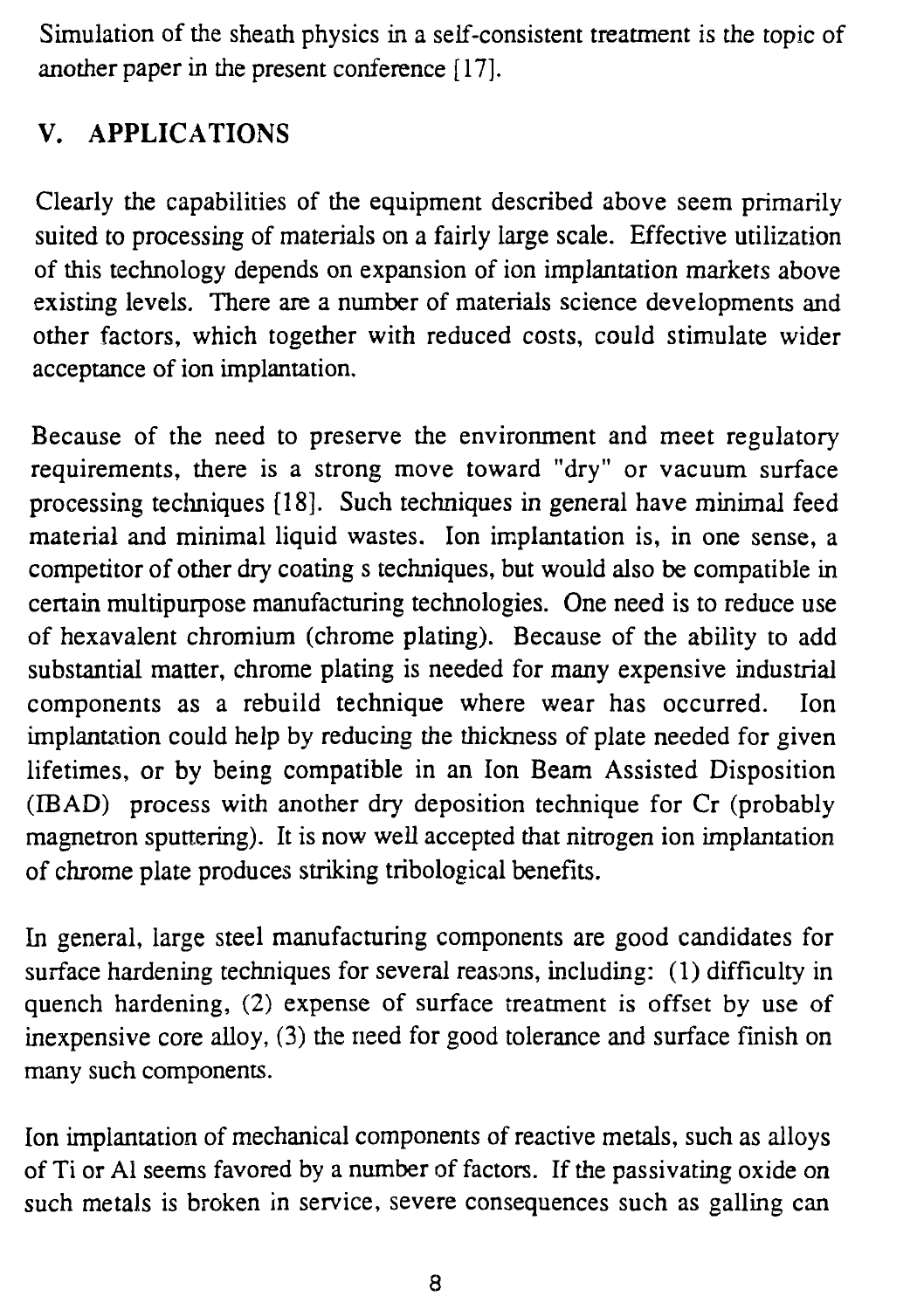ensue. The same oxide complicates quality assurance for coating techniques because assurance is needed that patches of oxide have not been left before the coating was deposited. Ultimately, IB AD techniques may provide the best coatings. Meanwhile direct ion implantation of N can easily penetrate native oxide, quality can easily be assured, and the one-step process can be inexpensive. Such implantations usually provide large benefits [19, 20]. It can be argued that nitrogen ion implantation should be a minimal protocol for many components of Ti alloys.

There is an increasingly important data base to justify ion implantation treatments for engineering components of polymers, ceramics, and glasses. Research on polymers [21] has shown that ion implantation produces large increases in hardness, increases in chemical resistance and increases in electrical conductivity. Ion implantations of ceramics [22] produces increases in fracture stress, and increases or decreases in near surface hardness, which may be chosen sometimes by design to favor certain tribological behavior, fabricability, etc. Research in ion implantation of glasses is increasing [23].

## VI. DISCUSSION

The advantages of PSII are well accepted, and are the reason for the high degree of interest evidenced by the present conference. These advantages result mainly from the normal incidence of the ions to the surface of the target, so that manipulation of large or complex products is not needed to achieve uniform treatment.

Operation in the beam mode may retain advantages for certain cases, some of which will be identified here:

• Ion implantation of insulators: Ion implantation of insulators, such as polymers and ceramics, would appear simpler with the beam in free flight rather than with the target acting as a terminal. Ability to neutralize the beam might be a further advantage in preventing the target from charging up.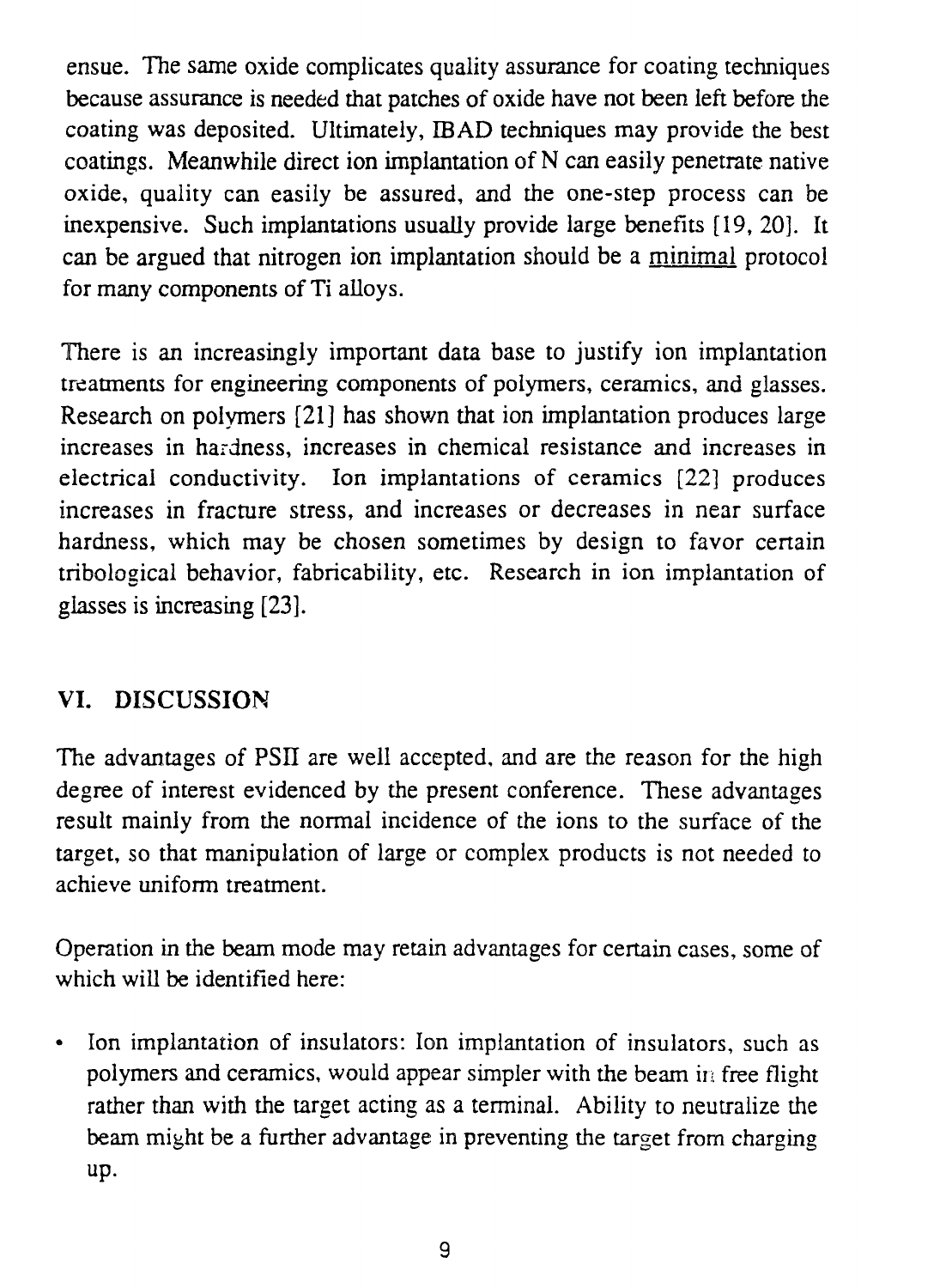- Higher voltage ion implantation: Higher voltages may be needed for some products because of the need for deeper treatment or for higher electronic stopping, such as is needed for the polymers [21]. Higher voltages may be more easily managed in the beam mode because of the need for compatible voltage/pulse-time/sheath-thicknesses in PSII. Also radiological safety could be more of an issue in PSII. Secondary and plasma electrons may be accelerated so as to produce X-rays by the high voltage. This problem might be more easily managed in the beam technique because of remoteness of the source from the product.
- Possibility of ion filtering: The beam mode might allow the possibility of some low grade ion filtering, either by lensing or by magnetic analysis at a much lower mass resolution than is used for wafer processors. The concept would be a compromise design which would allow some of the chemical selectivity that has often been an advantage in ion implantation. For example, it might be desirable to implant Si from  $SiF<sub>4</sub>$  feed gas while filtering all cracked combinations besides Si.
- Better vacuum and better interfacing with other manufacturing technologies: The beam technique can operate with the product in a better vacuum. There could be a disadvantage for the PSII process for some types of IBAD on some textures because of scattering of the coatoms by plasma gas atoms. Line of sight in a good vacuum works better for low energy co-atoms on surfaces with topographical features with high aspect ratios. As another example of a possible compatibility issue, Nippon Steel Corporation has piloted a dry processing line for sheet steel [24]. The line provides for low energy ion bombardment (for sputter cleaning), ion plating, sputter deposition, and plasma chemical vapor deposition (CVD) to be performed sequentially. Presumably not all of the processes will be used for every product. In this case, the CVD stage is not vacuum compatible with the other processes, and a large differential pumping stage must be provided. A large ion gun could readily be added to such a process line, if needed, and would be compatible on the high vacuum side.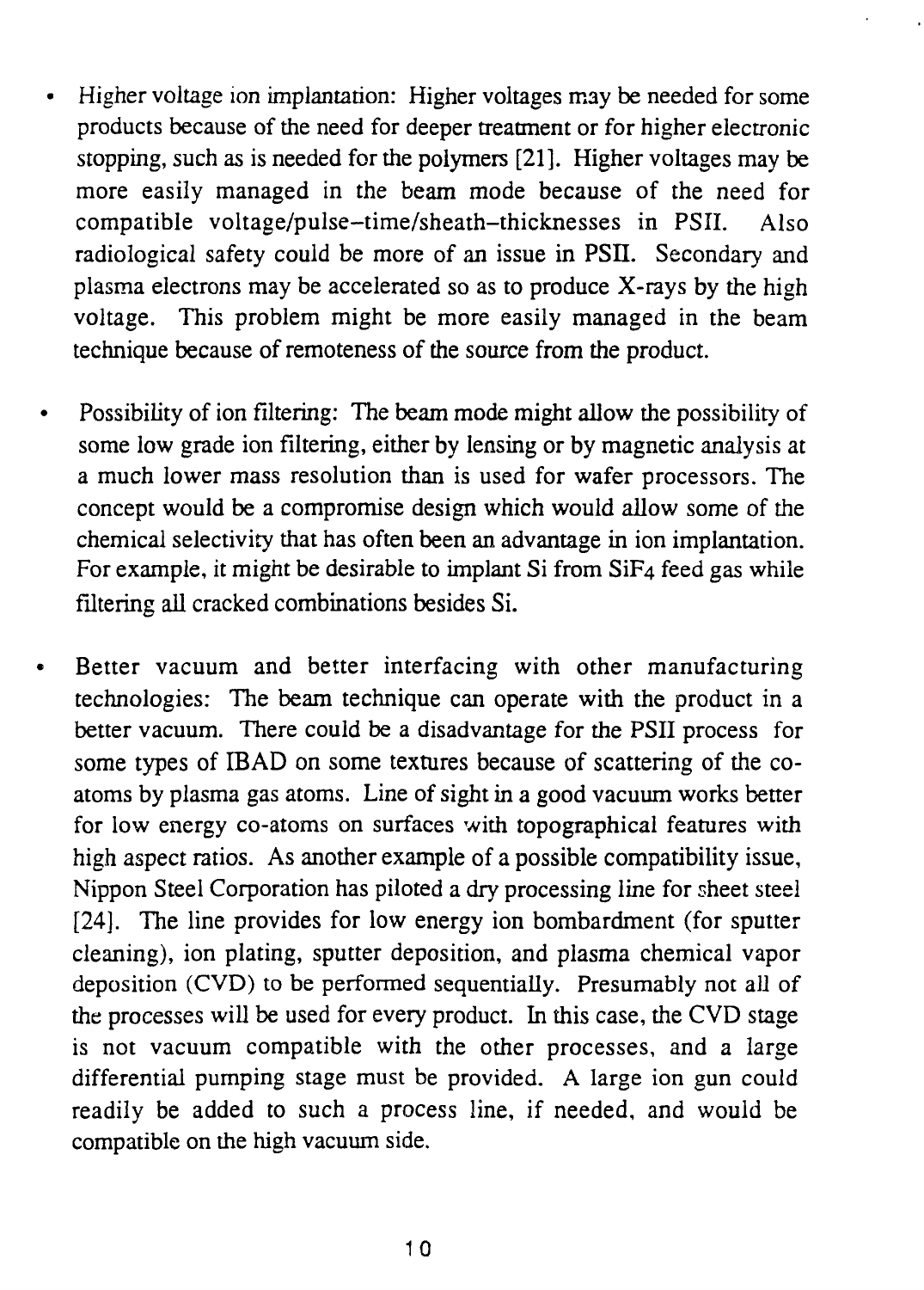In view of the above considerations, we believe that escalation of both the beam and PSII technologies to an industrial scale of processing are probably desirable.

 $\overline{\phantom{a}}$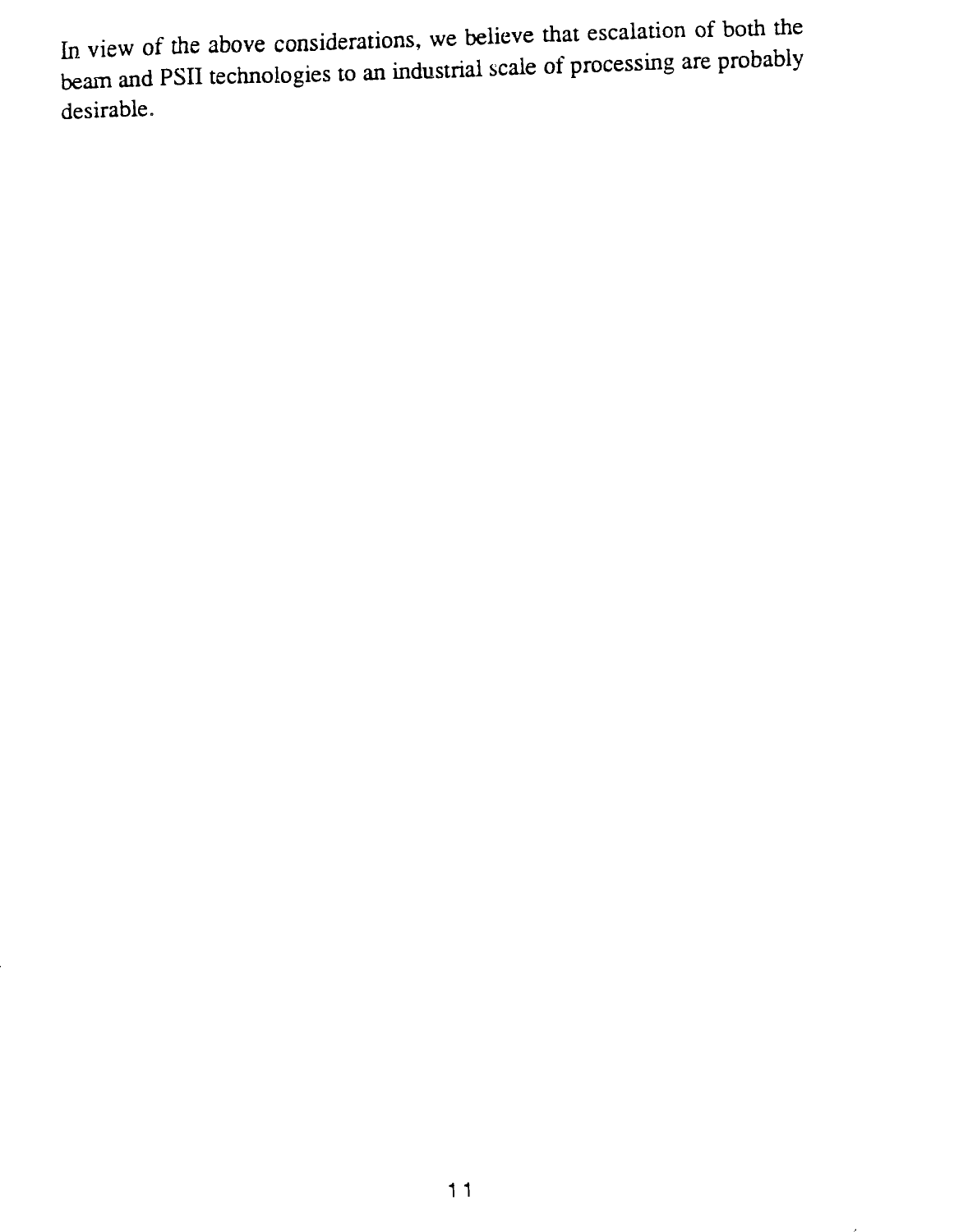References:

- 1. Malcolm E. Boston and Keith O. Legg, Surface and Coatings Technology, 51, 540 (1992).
- 2. J. R. Conrad, J. L.Radtke, R. A. Dodd, F. J. Worzala, and N. C. Tran, J. Appl. Phys. 62, 4591 (1987).
- 3. G. Deamaley, Surface Engineering 2, 213 (1986).
- 4. P. J. Wilbus and L. O. Daniels, Vacuum 36, 5 (1986).
- 5. L. A. Berry et al., in Proc. 6th Conf. of Plasma Physics and Controlled Nuclear Fusion, Vol. 1, p. 49 (1977); H.P. Eubank et al., Phys. Rev. Lett. 43, 270 (1979); M. Murakami et al., Plasma Physics and Controlled Nuclear Fusion Research 1980, Vol. I, (IAEA, Vienna, 19810, p. 377.
- 6. M. M. Menon et al., J. Appl. Phys. 50, 2484 (1979); Proc. IEEE 69, 1012 (1981); in Proc. 10th Symp. on Fusion Engineering (1983); Nucl. TechnoL/Fusion, 4, 625 (1983); Rev. Sci. Instrum. *56,* 242 (1985).
- 7. G. G. Kelley, N. H. Lazar, and O. B. Morgan, Nucl. Instrum. and Methods 10, 263 (1961).
- 8. O. B. Morgan, G. G. Kelley, and R. C. Davis, Rev. Sci. Instrum. 38,467 (1967); O. B. Morgan in Proc. of the 2nd Symp. on Ion Sources and Formation of Ion Beams, LBL-3399, Lawrence Berkeley Laborator, 1974, paper VI-1.
- 9. W. L. Stirling, R. C. Davis, O. B. Morgan, and L. D. Stewart, Proc .of the Symp. on Ion Source and Formation of Ion Beams, Brookhaven, October 1971, p. 167; W. L. Stirling, C. C. Tsai, and P. M. Ryan, Rev. Sci. Instrum. 48, 533 (1977); W. L. Stirling, P. M. Ryan, C. C. Tsai, and K. N. Leung, Rev. Sci. Instrum. 50, 102 (1979); W. L. Stirling et aL, Appl. Phys. Lett. 35, 104 (1979).
- 10. R. C. Davis, O. B. Morgan, L. D. Stewart, W. L. Stirling and H. K. Forsen, Rev. Sci. Instrum, 43, 278 (1972); R. C. Davis et al., Rev. Sci. Instrum. 46, 576 (1975).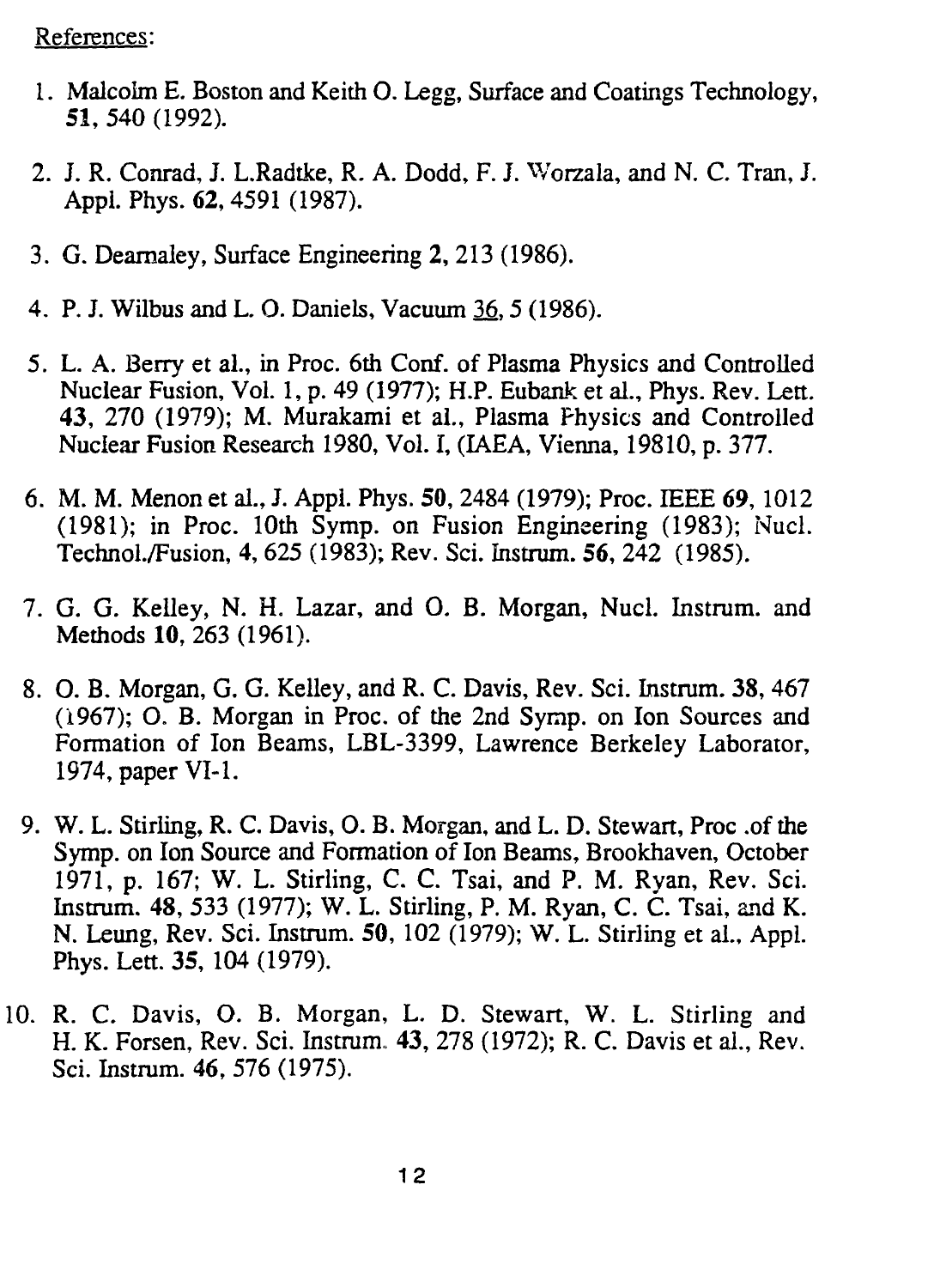- 11. *C. C.* Tsai, W. L. Stirling, and P. M. Ryan, Rev. Sci. Instrum. 48, 651 (1977); C. C. Tsai et aL, in Proc. 7th Int. Symp. on Engineering Problems of Fusion Research (IEEE, New York, 1977), pp. 278-283; C. C. Tsai et al., in Proc. 5th Topical Meeting on the Technology of Fusion Energy, 1983, Nuclear Technology/Fusion 4, (1983).
- 12. H. H. Haselton et al., paper 4B6 presented at the IEEE 1977 International Conference on plasma Science, Troy, New York, May 1977; H. H. Haselton et al., in Proc. 8th Int. Conf. on Plasma Physics and Controlled Nuclear Fusion Research, Brussels, Belgium, July 1-10,1980; H. H. Haselton et al., in Transactions of the 4th Topical Meeting of the American Nuclear Society, King of Prussia, Pennsylvania, 1980, Vol. 1, p. 81.
- 13. J. H. Whealton, E. F. Jaeger, and J. C. Whitson, J. Comput. Phys. 27, 32 (1978); J. H. Whealton, L. R. Grisham, C. C. Tsai, and W. L. Stirling, J. Appl. Phys. **49(6),** 3091 (1978); J. H. Whealton et al., Appl. Phys. Lett. 33(4), 278 (1978); J. H. Whealton, J. Appl. Phys. 53, 2811 (1982); J. H. Whealton, Nucl. Instrum. Meth. **189,**55 (1981); J. H. Whealton and J. C. Whitson, Particle Accelerators 10, 235 (1980).
- 14. C. C. Tsai, Nucl. Instr. and Meth., B56/57, 1166-1170 (1991).
- 15. J. B. O. Caughman, Abstract for the 40th National Symposium of the American Vacuum Society, Orlando, FL., Nov 15-19,1993; J. Hopwood, Plasma Sources Sci. Technol. 1 (1992) 109-116.
- 16. C. C. Tsai, W. R. Becraft, W. L. Gardner, H. H. Haselton, D.J.Hoffman, M. M. Menon, and W. L. Stirling, in Proc. 11th Symposium of Fusion Engineering, p. 860 (1985).
- 17. J. H. Whealton, Poster Session, this conference; J. H. Whealton, P. M. Ryan, and R. J. Raridon, Fusion Enginering and Design 12, 121-126 (1990).
- 18. W. Smyrl, J. W. Halley, G. Hubler, A. Hurd, D. MacDonald, D. Snyder, and J. Williams, Crit. Rev. Surface Chem. 2, 271 (1993).
- 19. J. M. Williams and R. A. Buchanan, Mat. Sci. Eng. 69, 237 (1985).
- 20. R. G. Vardiman and R. A. Kant, J. Appl. Phys. 53,690 (1982).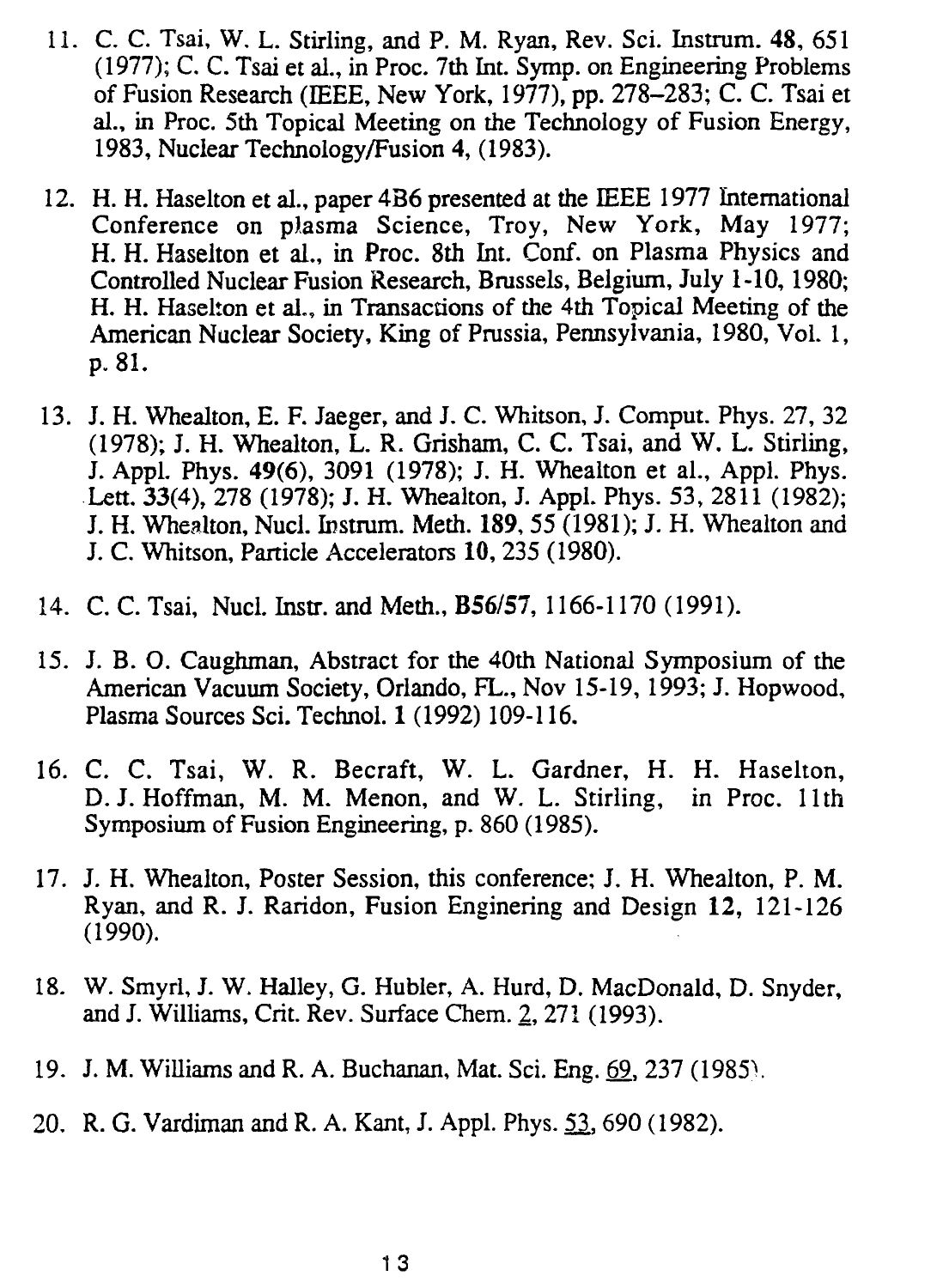- 21.. E. H. Lee, G. R. Rao, M. B. Lewis, and J. K. Mansur, "Ion beam application for improved polymer surface properties," Nucl. Instr. and Meth. in Physics Research, NIB8042T S, 00 (1992).
- 22. C. W. White, C. J. MeHargue, P. S. Sklad, L.A. Boatner, and G. C. Farlow, Mater. Sci. Repts. 4, 41 (1989).
- 23. G. W. Arnold, P. Mazzoldi, L. Tramontin, A. Boscolo-Boscoletto, G. Battagiin, Mat. Res. Soc. Proc. 279, 285 (1993).
- 24. T. Takahashi, Y. Oikawa, T. Komori, I. Ito, M. Hashimoto, Surface and Coatings Technology 51, 522-528 (1992).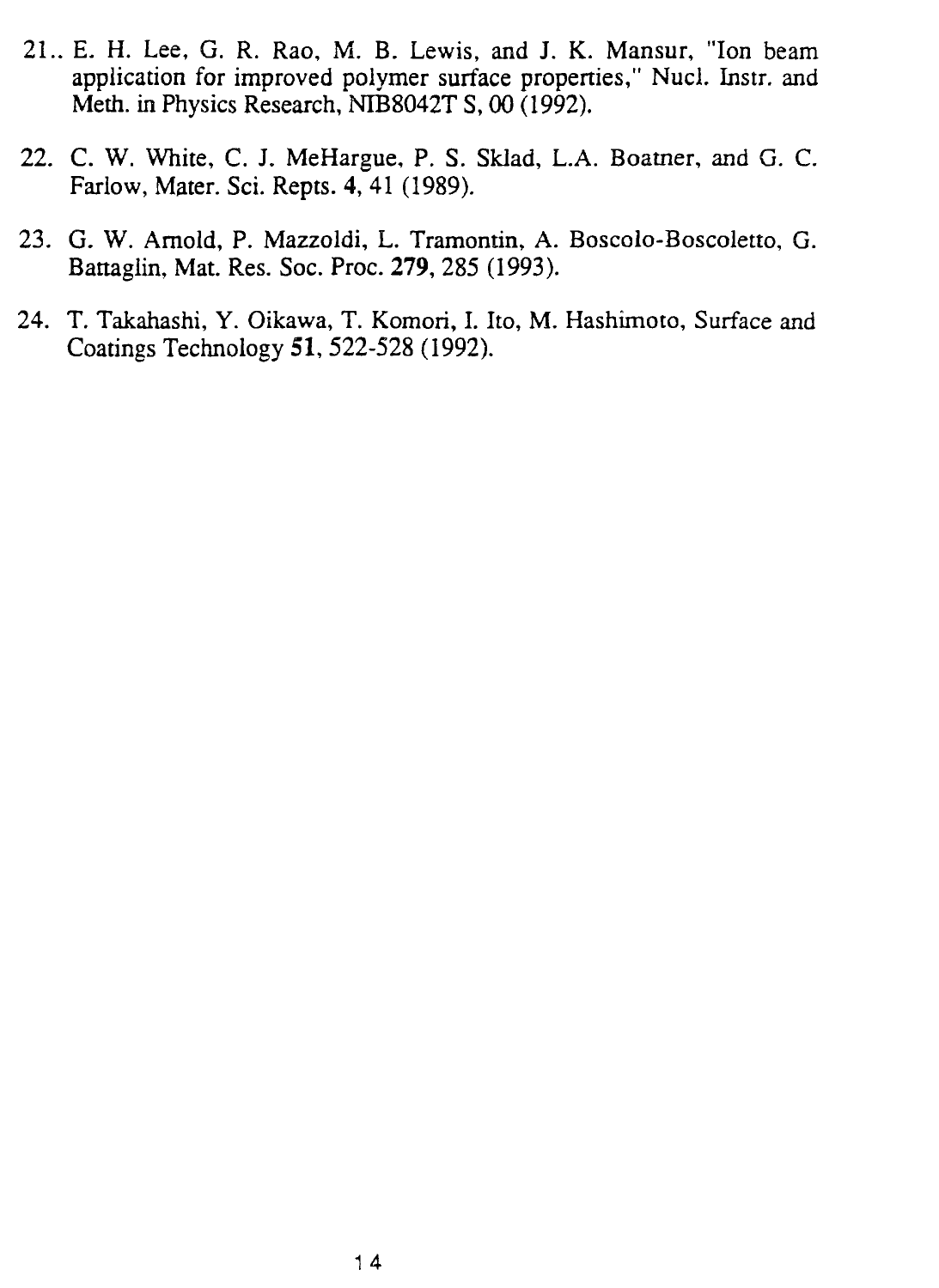Figure captions.

- Fig. 1: Schematic drawing of ion source scheme and circuitry for duoPIGatron positive ion source.
- Fig. 2: Photograph of duoPIGatron source with rectangular geometry of 13 cm X 43 cm.
- Fig. 3: Schematic of microwave ECR multicusp plasma source.
- Fig. 4: Schematic representation of the HHFF facility. The facility can be operated as a medium energy (55 keV), large area (1000 cm<sup>2</sup>) ion beam implantation system.
- Fig. 5: Schematic of the HPTF facility. Target positions for operation, either in the beam mode (LOS) or the immersion mode (PII) are indicated.
- Fig. 6: Photograph of the HPTF facility.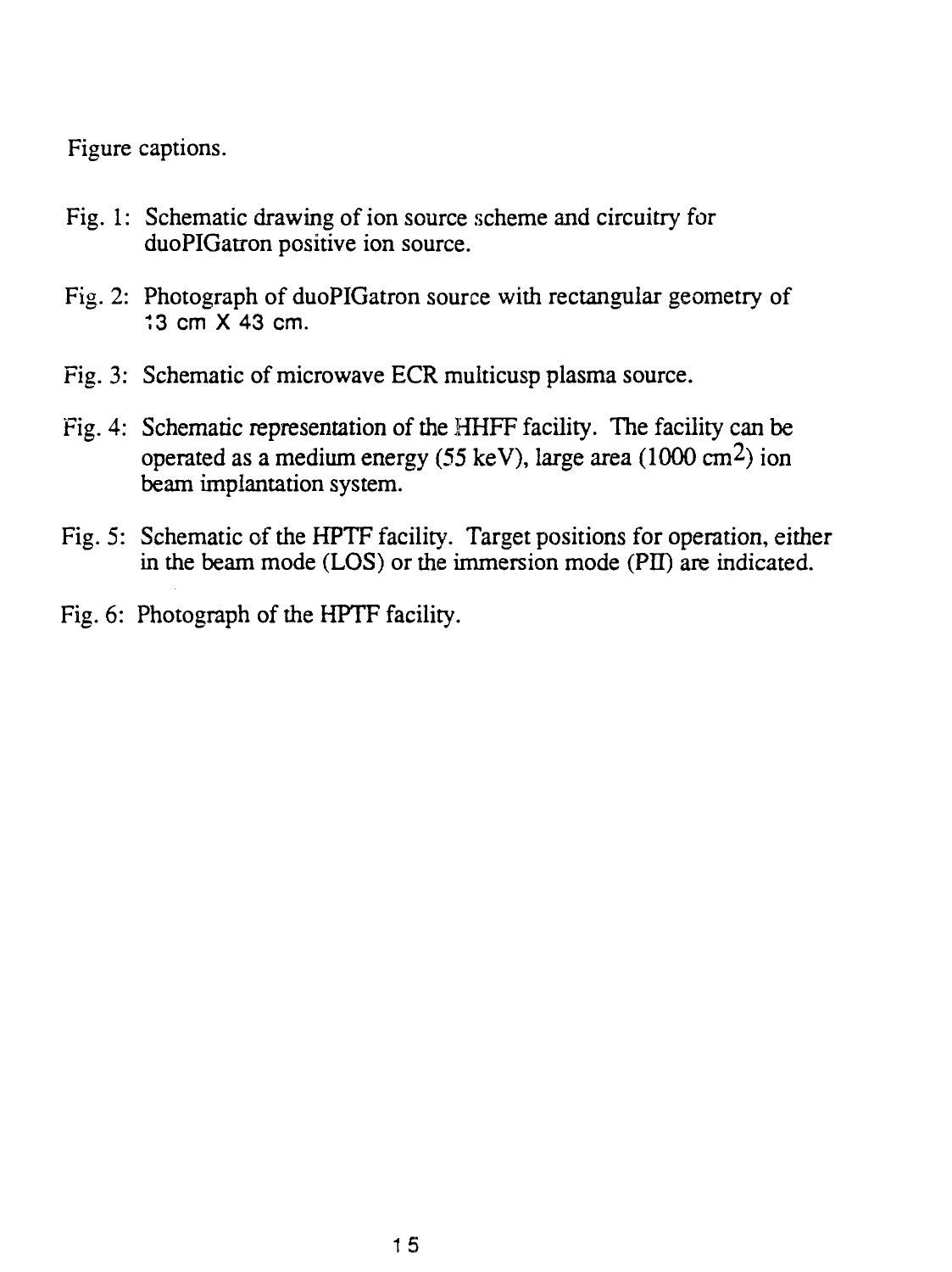**ORNL/OWG/FEO 78-397R4**

 $\hat{\mathbf{v}}$ 

 $\mathcal{L}$ 



ION SOURCE SCHEME AND CIRCUITRY

#### FIGURE 1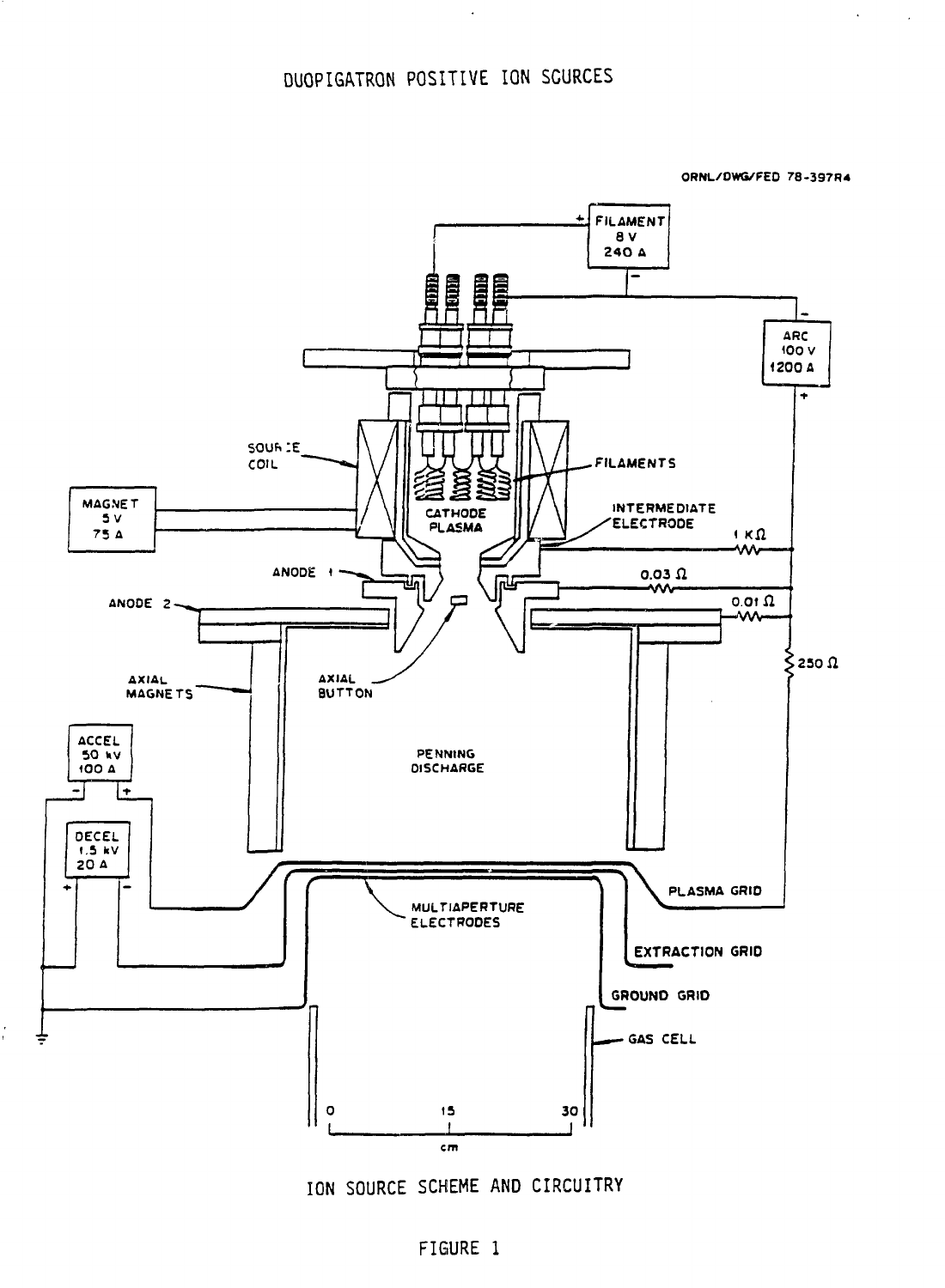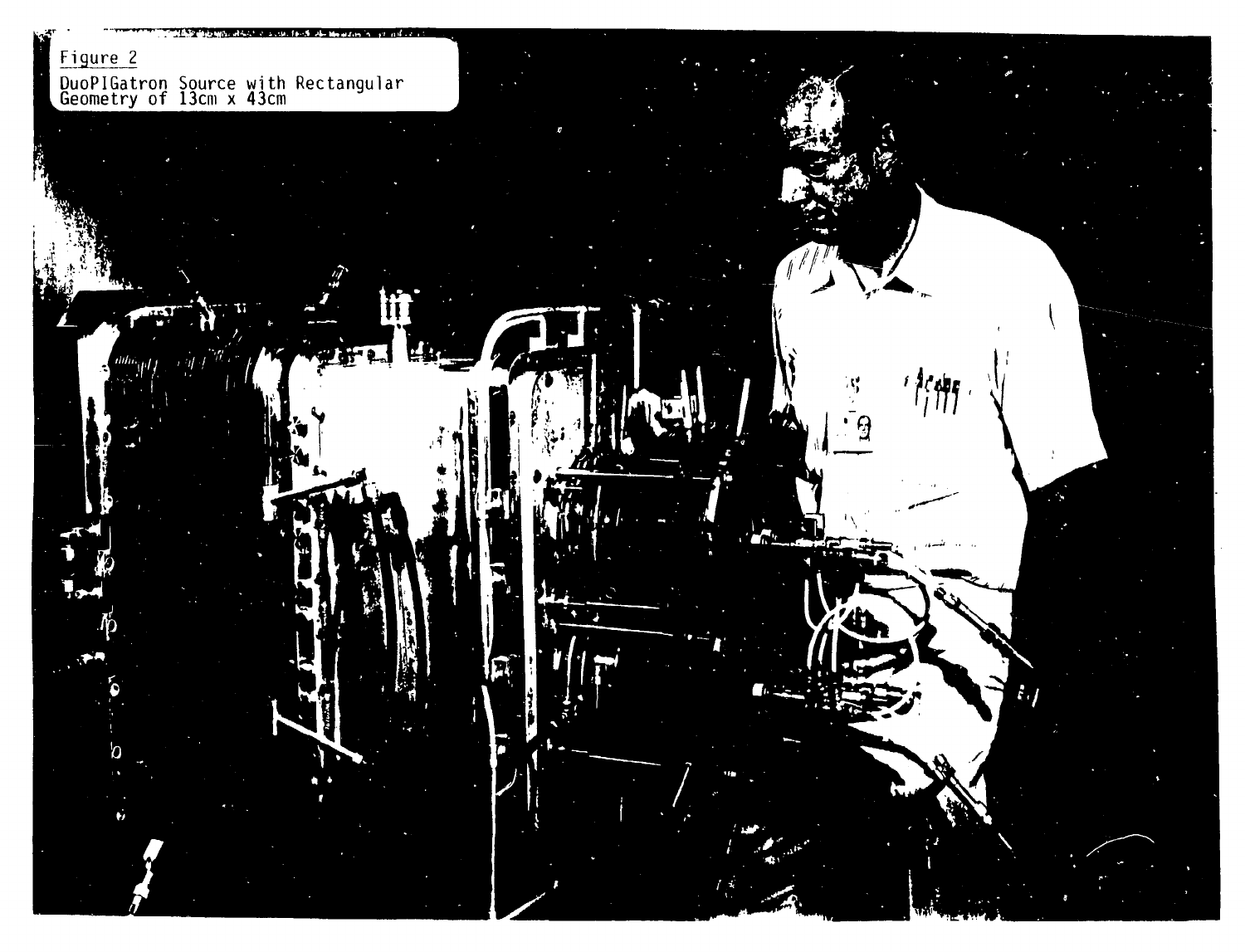CRAL-DWG MAJO31RA FED

 $\bullet$  -  $\sim$  -  $\sim$ 



 $\mathcal{A}^{\text{max}}_{\text{max}}$  and  $\mathcal{A}^{\text{max}}_{\text{max}}$ 

MICROWAVE ECR MULTICUS? =LASHA SOURCE

 $\frac{1}{\sqrt{2}}$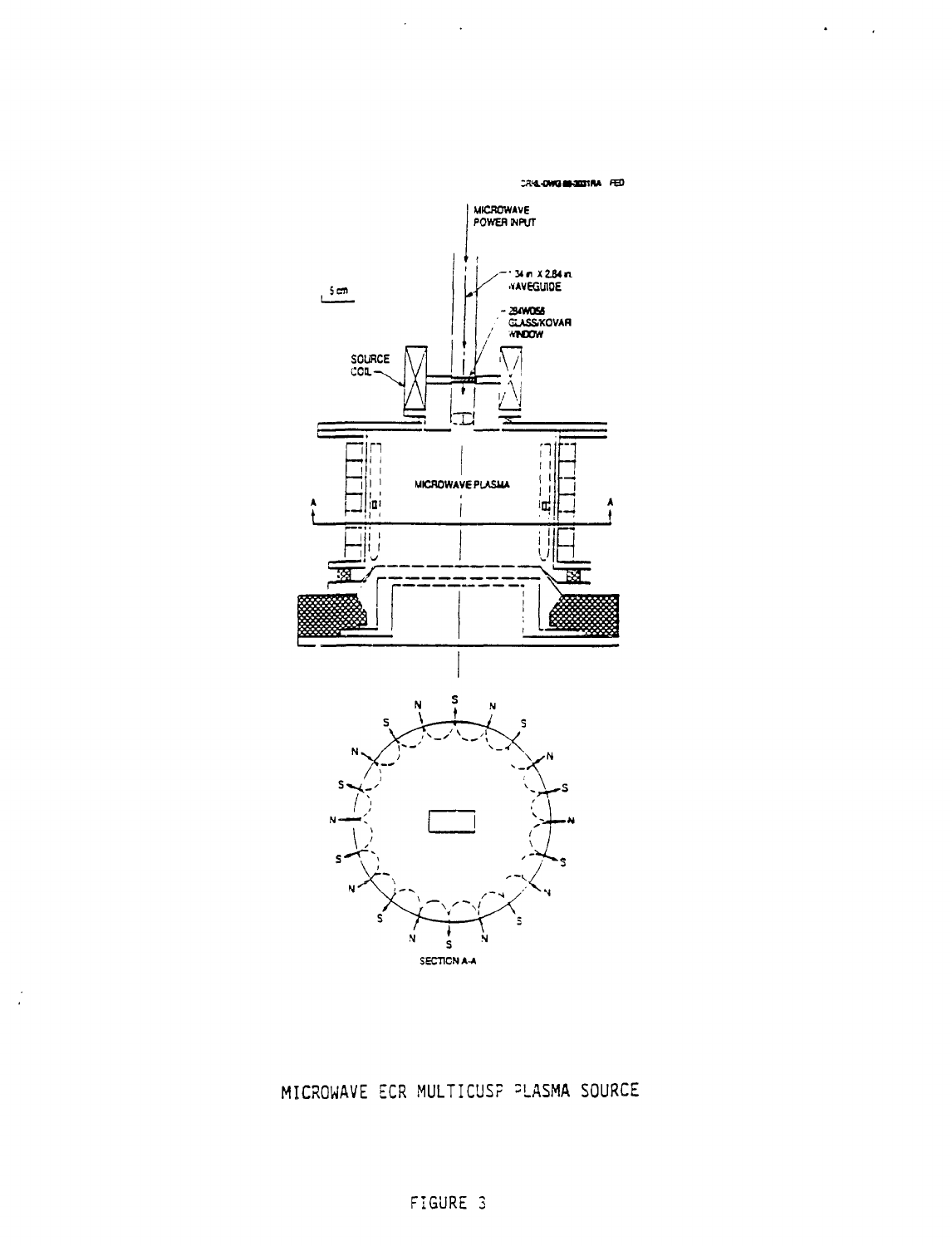# **HHFF TEST FACILITY**

 $\bullet$   $\pi$ 



1 m

 $\mathbf{v}$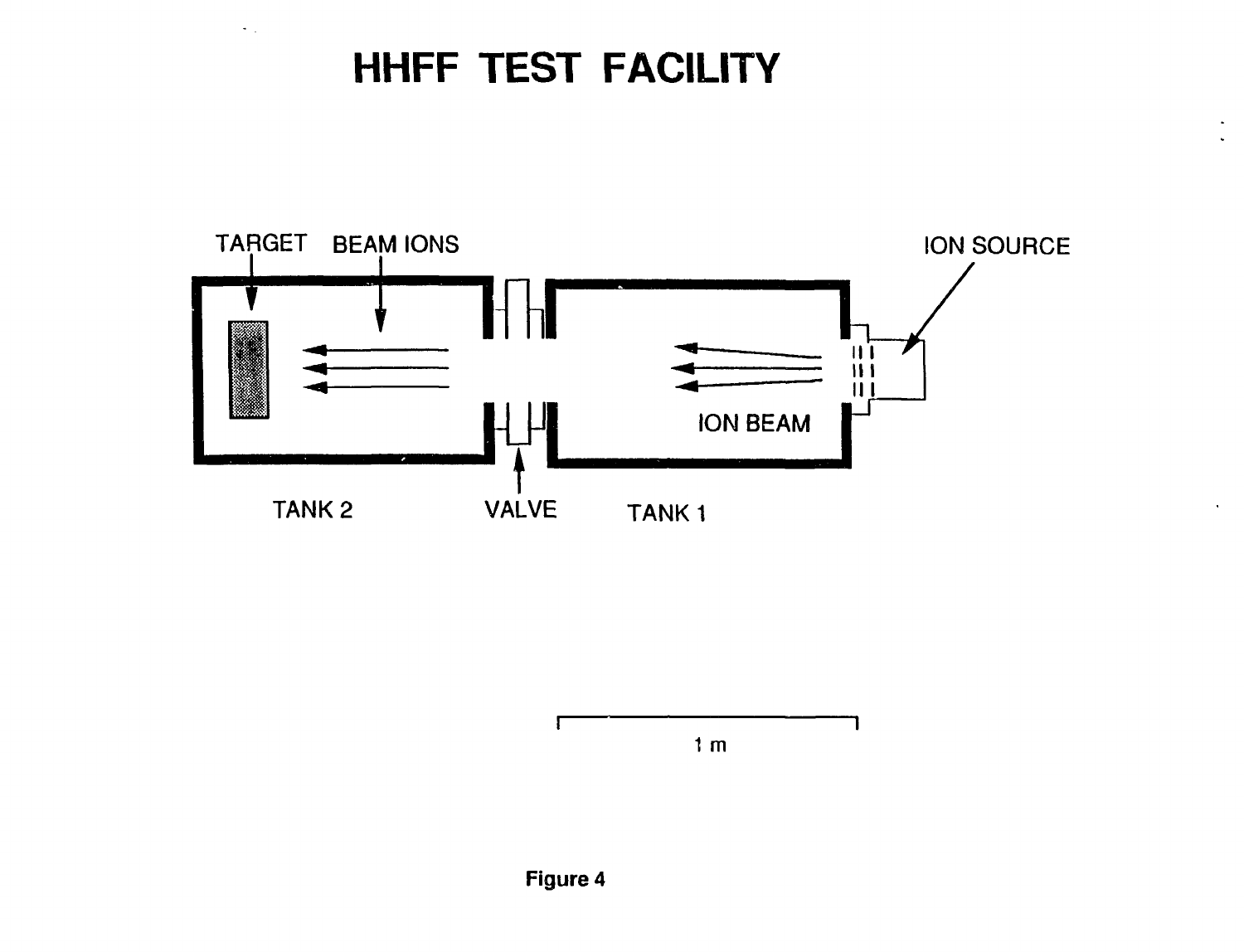# **HPTF TEST FACILITY**

 $\Box$